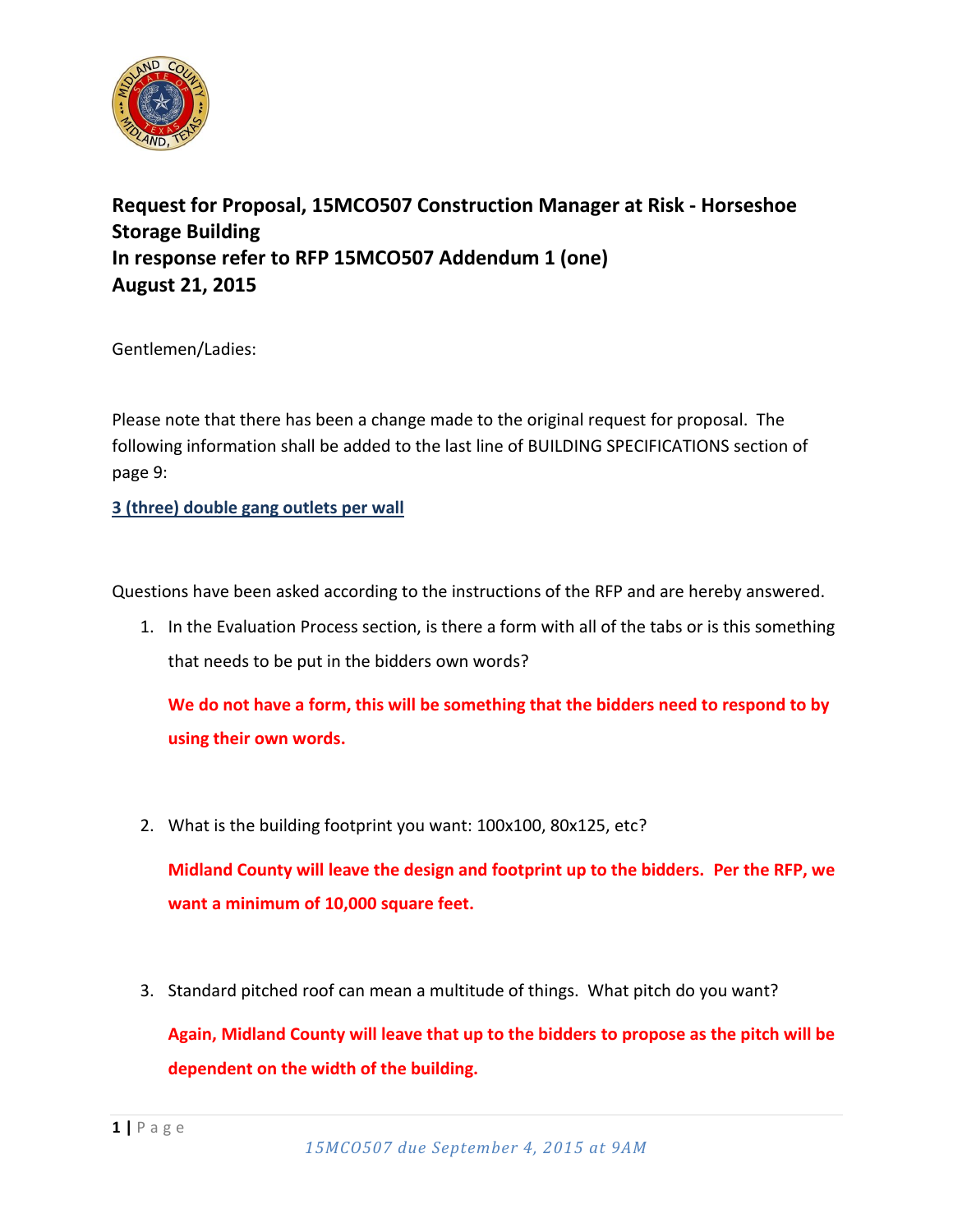

4. What slab thickness are you wanting?

**Per the RFP, the thickness of the slab should be enough to withstand a forklift and a light truck.**

5. How many interior lights and of what quality?

**Midland County will leave the number and quality of interior lights being proposed up to the bidder. Midland County will make final determination after seeing all proposed responses.**

6. How many exterior lights and of what quality??

**Midland County will leave the number and quality of exterior lights being proposed up to the bidder. Midland County will make final determination after seeing all proposed responses.**

7. How many electrical wall outlets?

**3 (Three) double gang outlets per wall.**

8. How many light switches?

**One at each walk through door and one at each roll up door for a total of 6 (six).**

9. What R-Value are you wanting for the insulation?

**Midland County will leave that determination to the bidder.**